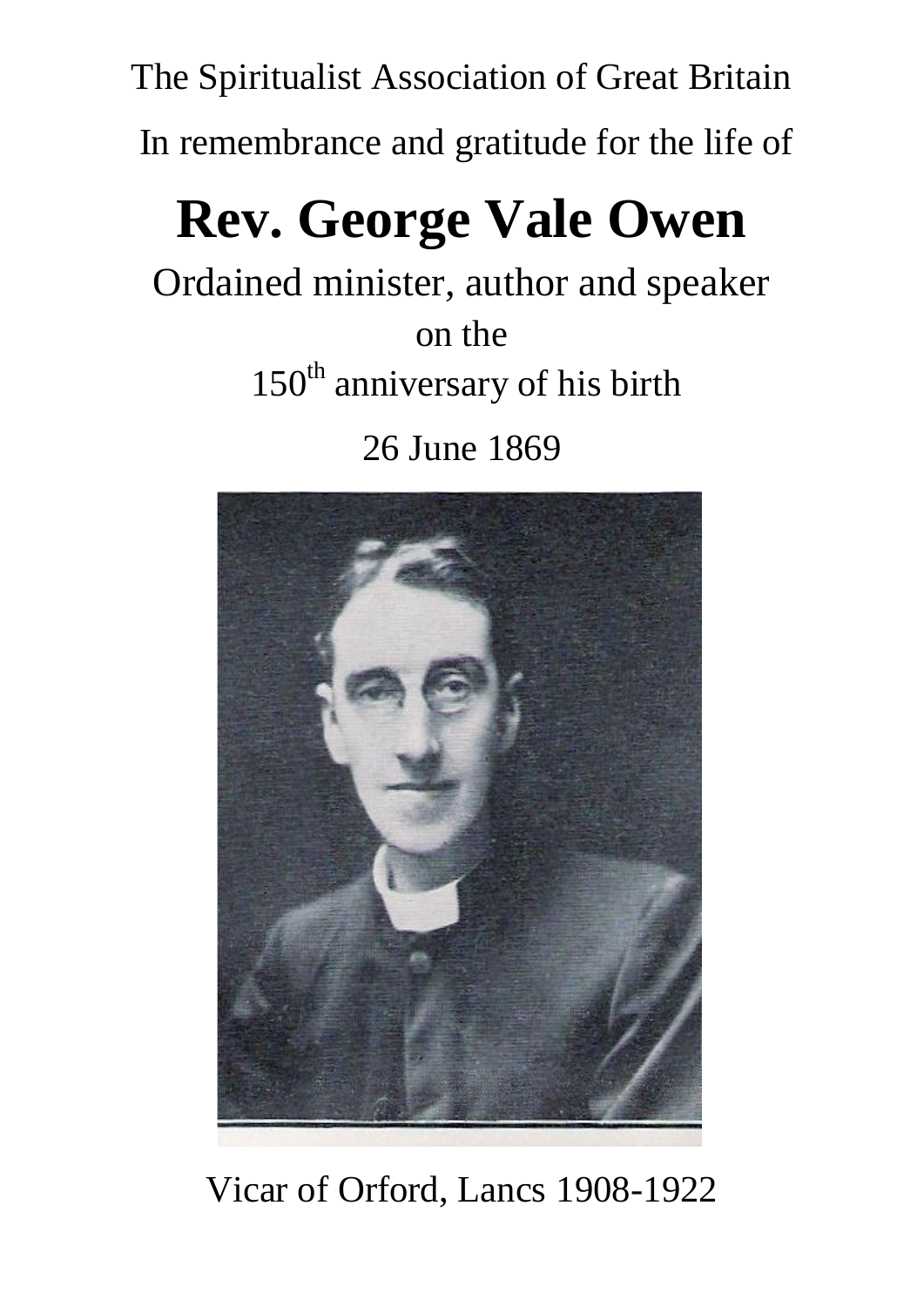The Spiritualist Association of Great Britain

## **Book of Remembrance**

The Marylebone Spiritualist Association (now the Spiritualist Association of Great Britain) was founded in 1872 and during the  $80<sup>th</sup>$  Anniversary year in 1952, our book of remembrance was inaugurated, with the following inscription:

*Inscribed herein are the names of some of those arisen ones to whom we pay tribute for their outstanding service to the Marylebone Spiritualist Association.*

The Rev. George Vale Owen was an Honorary Vice-President of the Marylebone Spiritualist Association and is in our book of remembrance, which is on view below the portrait of Mrs St. Clair Stobart (1862-1954) in the William Stead (1849-1912) Room where our public demonstrations and talks are held.

In 1924 Mrs St. Clair Stobart founded the Spiritualist Community with Sir Arthur Conan Doyle as President. At the first Sunday Service of the Spiritualist Community, a short address was given by Sir Arthur Conan Doyle and the main address was given by the **Rev. George Vale Owen (1869-1931) on** *Spiritualism and the Bible.*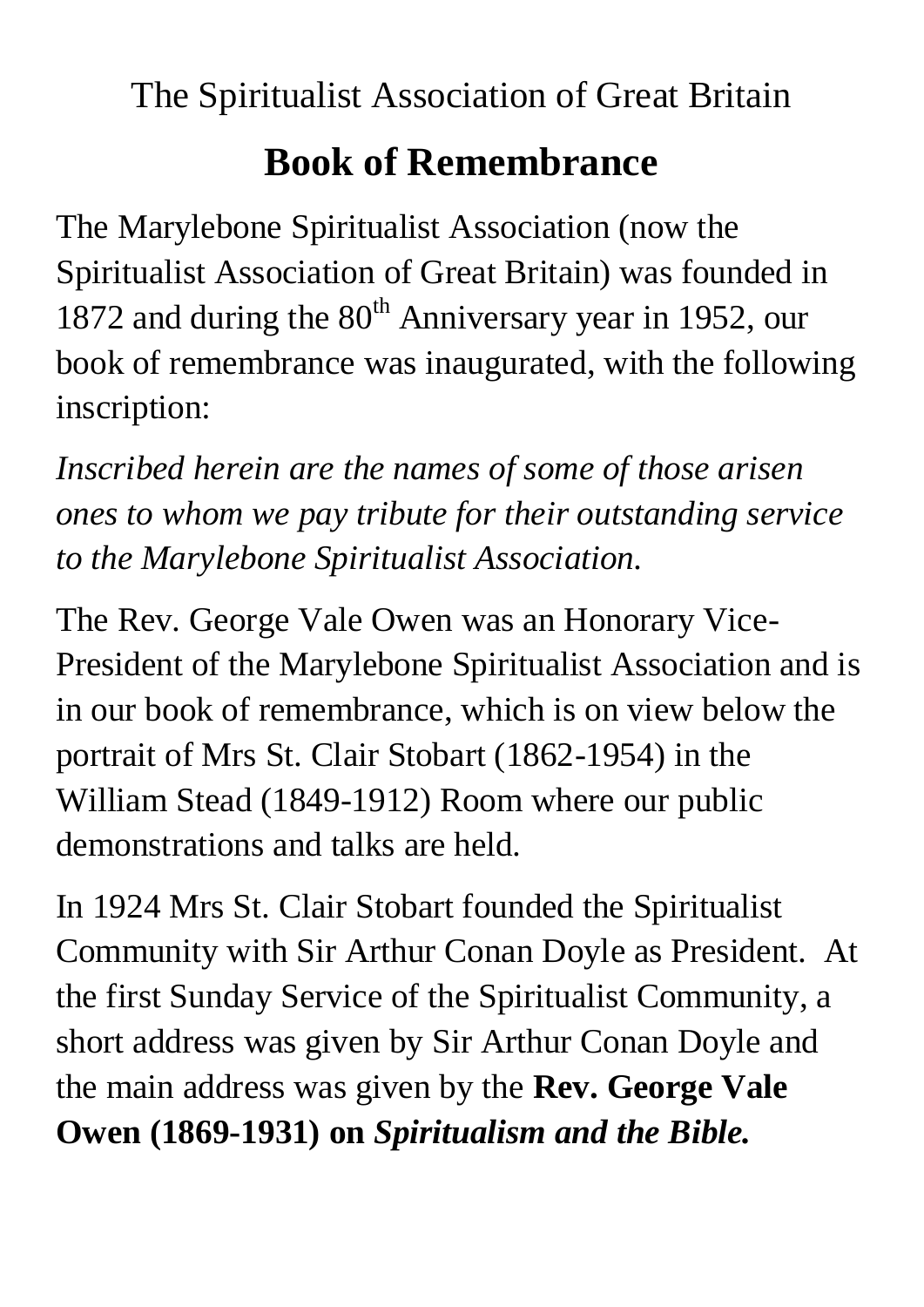## **Rev. George Vale Owen (1869-1931)**

## **Some further notes**

The Rev. George Vale Owen was an ordained minister of the orthodox church and was the Vicar of The Parish Church of St Margaret & All Hallows, Orford from 1908- 1922.



The Parish Church of St Margaret & All Hallows, Orford.

The Rev. George Vale Owen was a brave pioneer of spiritualism and is remembered for his automatic scripts, *The Life Beyond the Veil,* in four volumes: *The Lowlands of Heaven, The Highlands of Heaven, The Ministry of Heaven* and *The Battalions of Heaven,* published April 1920 – April 1921 by The Greater World Association.

In the preface to the scripts, the Rev. George Vale Owen wrote:

*There is an opinion abroad that the clergy are very credulous beings. But our training in the exercise of the critical faculty places us among the most hard-to-convince*